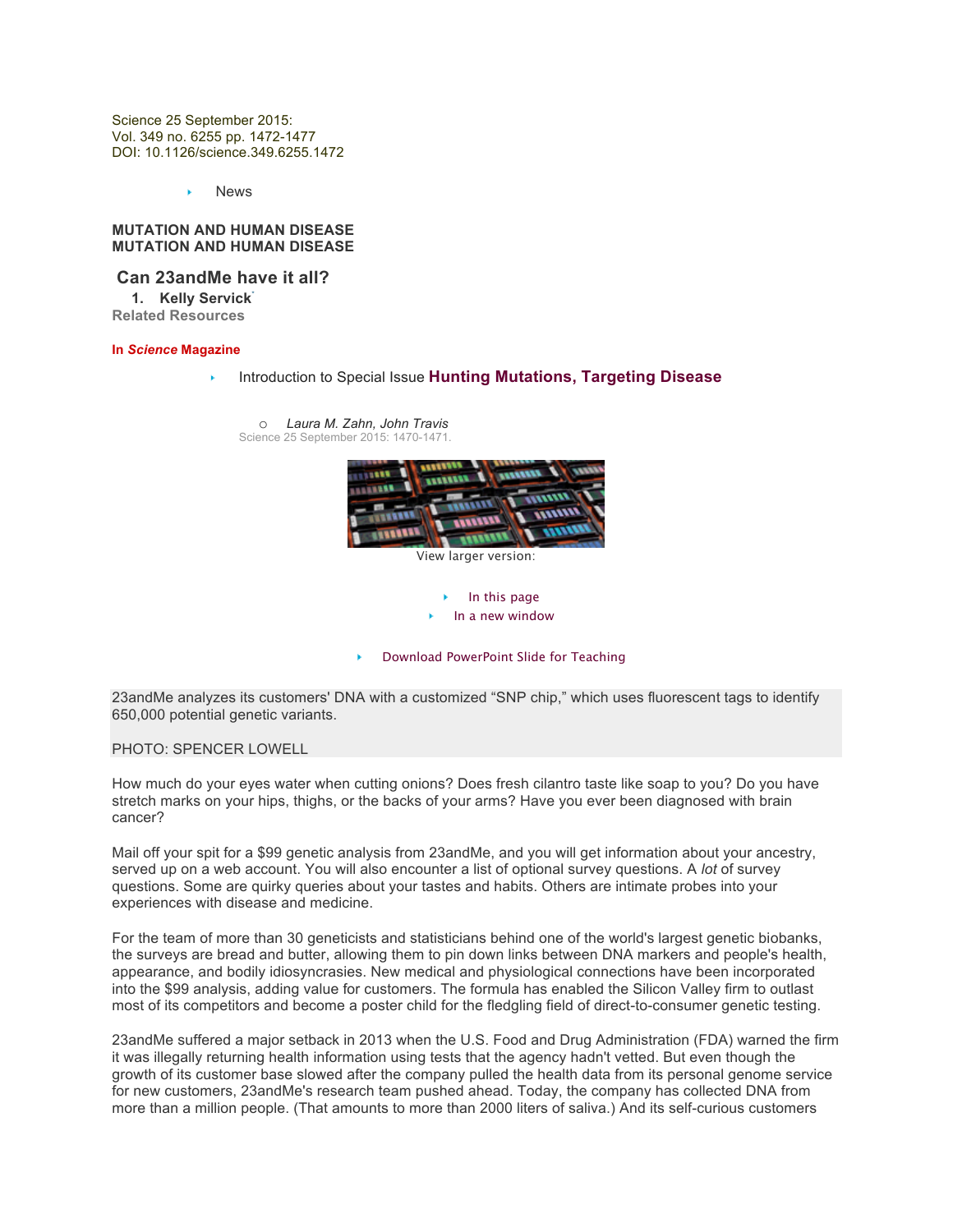seem almost addicted to participating in research; they collectively answer about 2 million new survey questions every week as the company searches for new health-related DNA sequences.

Gradually, a research group that started out analyzing the genetics of freckles and the sneeze reflex has moved into deeper scientific waters: the hunt for disease-related genes that could make good drug targets. "It's really been an evolution from, 'Tell us whether you're a morning person or not,' to 'Let's solve disease," says Joyce Tung, 23andMe's director of research.

The company says it has made roughly 30 deals with pharmaceutical and biotech companies seeking access to its database—14 of them last year, most of them undisclosed. "There's no other group that has as many samples," Tim Behrens, Genentech's senior director of human genetics in San Francisco, says of 23andMe's database of Parkinson's disease patients, which Genentech paid an initial \$10 million to explore, with the promise of up to \$50 million more.

23andMe went even further in March, when it announced that it would hire a therapeutics team and begin drug discovery efforts of its own. That's a move even some of its champions see as audacious. "Their main contribution, to me, has been democratization of genomics," says Eric Topol, a physician and geneticist at the Scripps Research Institute in San Diego, California, who studies digital health technologies. "This is a very different look, and a pivot. Maybe they'll accomplish it, but there are a lot of entities out there that are trying to develop drugs."

**23ANDME SITS ALONG THE CALTRAIN** tracks in downtown Mountain View, in a four-story glass cube that doesn't quite feel lived in yet. The company logo, a whimsical doodle of pink and green crisscrossed chromosomes, is still taped above the entrance, printed across four sheets of letter-sized white paper. On this summer morning, Anne Wojcicki is breezing around the deserted staff cafeteria in flip flops, preparing a hardboiled egg. A row of treadmills outfitted with standing desks sits idle on the other side of the room.

This is a building that Wojcicki, 23andMe's co-founder and CEO, intends to grow into. In May, the company abandoned its previous nest on the campus of Google, Mountain View's most famous corporate resident. Google was both an early investor in 23andMe and an influence on Wojcicki's vision. A biologist and health care investment analyst, she launched the company in 2006 with biologist Linda Avey and financial executive Paul Cusenza based on what she calls a social mission to "integrate genetic information into the world," and on the theory that collecting DNA and health information from every person could turn disease research into "a data problem."

Tung, lured away from academia after a postdoc at Stanford University in Palo Alto, in which she studied the genetics of pigmentation in mice and people, was among the company's first recruits. At the time, skepticism abounded about the firm's vision of gleaning valuable data from a relatively cheap genetic test and an online survey. "My postdoc adviser was like 'Well, it's nice that you guys want to do research, but you're never going to find anything real—like medical, or anything like that,'" she recalls.

In a glass-walled meeting room upstairs from the cafeteria, Tung's thunderous laugh rings out at unpredictable moments. When asked what makes the database valuable for researchers now, she stretches her arms dramatically and exclaims: "It's big!"

23andMe has extracted genetic information from its growing stockpile of samples by testing them for single nucleotide polymorphisms (SNPs, pronounced "snips"), relatively common variations in a single DNA base pair. DNA from each customer's saliva is broken into fragments and washed over a "SNP chip"—a credit card–sized plate of microscopic silica beads covered in DNA probes. Each single-stranded probe grabs the DNA fragment with a complementary sequence, leaving exposed the DNA letter at a location of interest. Then, free-floating nucleotides with fluorescent tags bind to and reveal the identity of that SNP.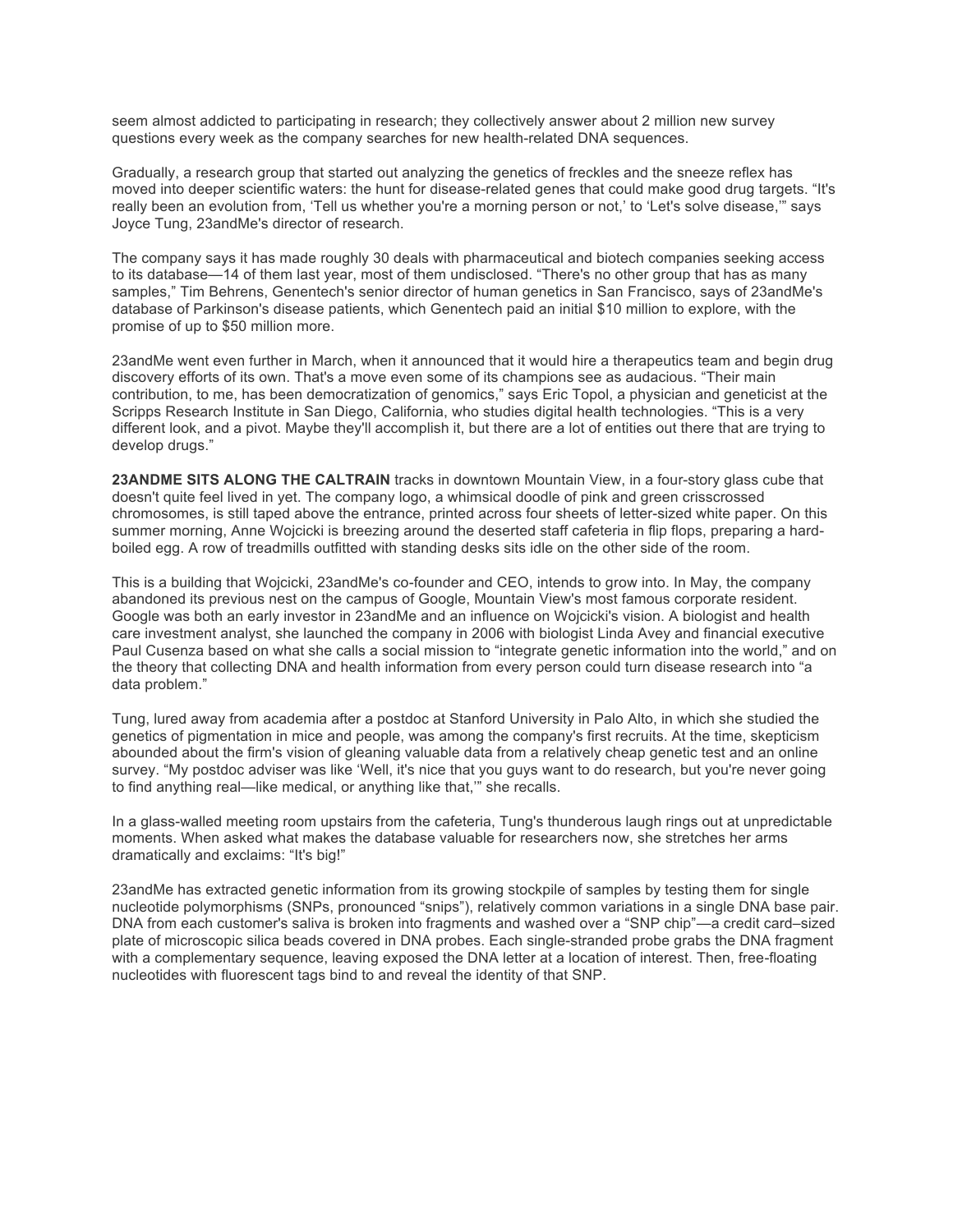

View larger version:

### In this page In a new window

### Download PowerPoint Slide for Teaching

23andMe's scientific leadership (left to right): research director Joyce Tung, principal scientist David Hinds, senior research director Joanna Mountain, Chief Executive Officer Anne Wojcicki, platform architect Arnab Chowdry, and head of therapeutics Richard Scheller.

## PHOTO: DEANNE FITZMAURICE

Biophysicist Arnab Chowdry, responsible for 23andMe's technology platforms, is always trying to squeeze more information from the limited chip real estate. The current model detects 650,000 SNPs, but using publicly available reference genomes, the team can also predict more than 14 million other variants that are likely to be inherited alongside those tested directly.

For its customers, 23andMe uses the SNPs to predict ancestry and other traits. The analysis can say what percentage of a customer's DNA originates from a population in Northern Europe, for example. And until 2013, it could warn about potentially elevated risk of conditions including Parkinson's disease, breast cancer, and cardiomy-opathy. (One of the company's initial analyses famously informed Sergey Brin, Google's co-founder and Wojcicki's ex-husband, that he has a gene that substantially increases his risk of Parkinson's; Brin, who publicly disclosed that finding, has since become a major funder of research into the disease.)

Using survey responses from more than 800,000 customers who have agreed to take part in the research, 23andMe's scientists look for new links between SNPs and physical traits, or phenotypes. Their stock-intrade is the genomewide association study (GWAS): They group customers who share a phenotype—haters of cilantro, or those with type 2 diabetes—and identify SNPs that occur more frequently in that group than a control.

Since 2009, 23andMe has also provided its personal genome service for free to certain patient populations in exchange for their participation in more focused, disease-specific surveys. Its Parkinson's disease "community" now includes 12,000 people; smaller projects have targeted sarcoma, myeloproliferative neoplasms—a group of rare bone marrow diseases—inflammatory bowel disease, and lupus.

All of the survey responses and genotypes are stripped of identifying information to protect privacy. And the participants readily volunteer more data. When the team sends out a new survey question, Tung says, it's not unusual to get millions of fresh data points within 24 hours. That responsiveness sets the 23andMe cohort apart from the average subjects recruited into a research study, who are often "ready to quit at the drop of a hat," says George Church, a geneticist at Harvard University and a member of 23andMe's scientific advisory board. "The 23andMe cohort—for whatever reason, they're highly engaged."

23andMe has cultivated this community carefully. Its researchers devote part of their time to studies that will pique customer interest, but that are unlikely to win grants from the National Institutes of Health. They've found four SNPs associated with a tendency to develop stretch marks, for example, and observed that a variant nestled among olfactory receptor genes turns cilantro soapy for certain tasters.

Yet the online surveys that have helped 23andMe's database flourish have also made it a questionable source of information in the eyes of some disease researchers. "It was met with incredible skepticism," says Mark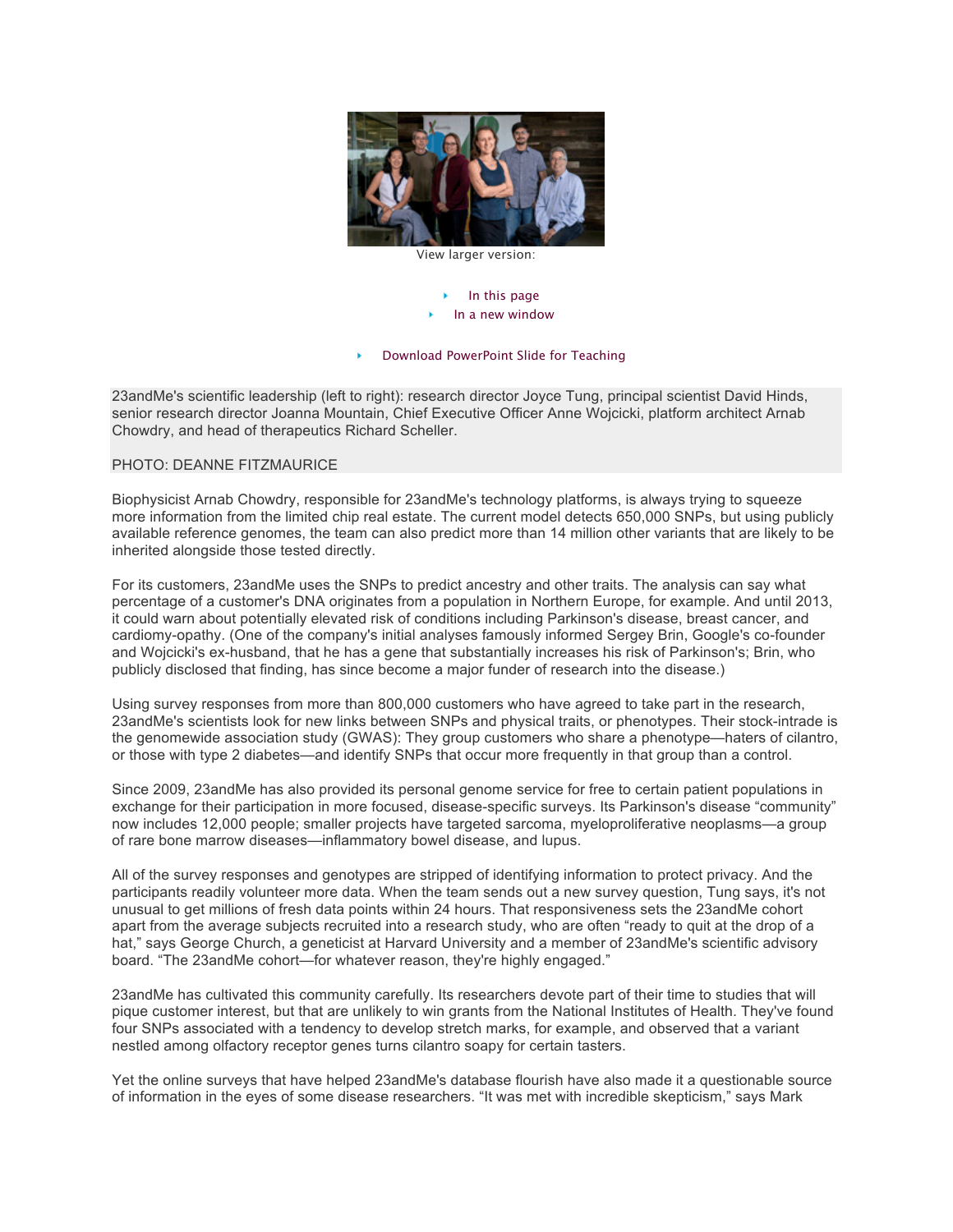Cookson, a cell biologist studying Parkinson's disease at the National Institute on Aging's laboratory of neurogenetics in Bethesda, Maryland. Casual questionnaires seemed to many to be a poor substitute for a medical exam or a patient's health records. "The clinical guys were saying, 'Well hang on, if you don't know that someone has Parkinson's, how will you get clean data sets?'"

## **A cohort of customers**CREDITS: (DIAGRAM) G. GRULLÓN/*SCIENCE*; (DATA) 23ANDME

Cookson says that skepticism has faded somewhat. For one thing, the search for statistically significant associations between a trait and a DNA sequence "is a numbers game," he says, and with enough responses, concerns about reliability "melt a little bit." And 23andMe has shown in several studies that the associations its researchers turn up match results from other groups.

By 2012, 23andMe had more than 180,000 customers, and had contributed to studies identifying new genetic associations for freckles, curly hair, alopecia, Parkinson's disease, and hypothyroidism. At that year's annual gathering of the American Society of Human Genetics (ASHG), 23andMe's principal scientist, statistical geneticist David Hinds, noticed that his status had changed. "Between one ASHG meeting and the next, it went from largely disinterest in what we were doing—thinking it was not very relevant—to being approached by lots of people who were interested in collaborating with us, getting access to our data." As of this summer, the 23andMe team had put out more than 30 papers, many of them in collaboration with academic labs.

The 23andMe team has also demonstrated—retrospectively—that its database can help guide drug discovery. At the 2014 ASHG meeting, they presented an analysis of 2751 candidate drugs showing that 23andMe data could predict which ones succeeded in clinical trials. They observed a nearly twofold increase in the odds that a drug would ultimately be approved by FDA if the 23andMe database revealed an association between the disease trait and a SNP somewhere on or around the gene whose product the drug targeted, compared with a drug without a genetic association.

But association studies alone are feeble drug discovery tools. The SNPs linked to a disease are often just markers for a nearby region of the genome where the real disease-influencing mutation lies. Association studies also fail to lay out how illness might arise from a mutation, or how targeting a gene product might affect the body. Until recently, a completed GWAS was "sort of the end of the road" for the 23andMe team, Hinds says. "We were pretty limited, because we could find associations, but we're not set up to do biology."

**INDEED, THE COMPANY'S WIDE-OPEN** office space is more suggestive of a generic Silicon Valley internet startup than a biotech lab. Headset-clad customer service representatives field calls at their standing desks. "Welcome to our gene pool" balloons flag the workstations of new hires.

But Richard Scheller, the most conspicuous new hire, is here to do biology. Last December, on the same day the 61-year-old drug discovery veteran announced his retirement from a 15-year career at Genentech, he got an email from Wojcicki. "I knew he had not retired," she says. "I grew up on Stanford's campus. I know his phenotype. That man is never going to stop." Wojcicki says she had long been debating whether the company should do its own drug discovery, and Scheller's enthusiasm for the idea pushed her over the edge.



View larger version:

In this page In a new window

Download PowerPoint Slide for Teaching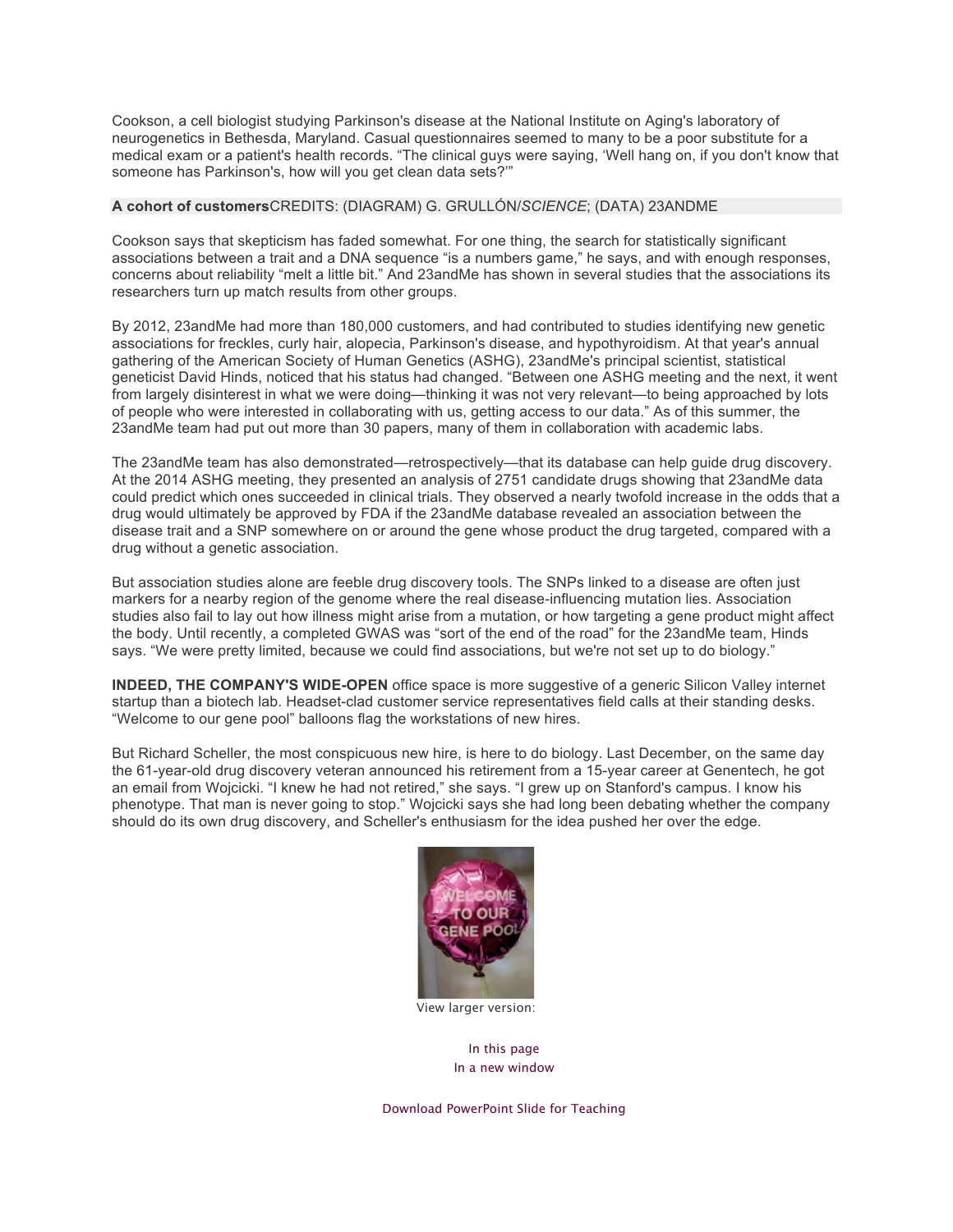## *"It's really been an evolution from, 'Tell us whether you're a morning person or not,' to 'Let's solve disease.'"*

**Joyce Tung**, 23andMe's director of research

### PHOTO: DEANNE FITZMAURICE

At 23andMe, Scheller is on foreign ground. The informatics experts on Tung's team are not his scientific ilk. "They use algorithms with famous statisticians' names behind them, and I have absolutely no idea what they're talking about," he says.

Drug discovery is new territory for 23andMe's core research team, too. The group has long aspired to influence how drugs are developed, says Chowdry, but "I don't think most of us really imagined that we would ever bring it in-house." Still, he quickly got on board. "If we actually believe that there's value in the database—which all of us do—having it in-house means that we get a bigger chunk of the value."

As head of the new therapeutics group, Scheller plans to hire about 25 scientists by sometime next year, and to double the team again in another year. He is checking out potential lab space in South San Francisco and talking to contract labs. Slowly, 23andMe may start to look more like a typical biotech firm, doing the dicey work of drug development: finding candidate genes, screening compounds that might interact with them or their proteins, testing the compounds in animals and then in people.

The company has revealed almost nothing about what its new group will pursue. The only area definitively ruled out is neuropsychiatric disease—because of its "particular complexities," says Scheller, who headed a Stanford neuroscience lab before joining Genentech. He also says that 23andMe's first drug candidates will likely be antibodies that target disease-related molecules, because they are easier to make than small molecule drugs.

Running a drug discovery program will mean going beyond 23andMe's old standby, the SNP chip, to partial- or full-genome sequencing. SNP chips are generally geared toward flagging common mutations—occurring in roughly 3% to 5% of the population—and these have so far failed to explain a large percentage of a person's genetic risk for common diseases. 23andMe's chip has been tweaked to include many rarer SNPs, but it can't physically accommodate hundreds of uncommon variants for every given gene. And it can only probe for known mutations—not reveal new ones.

Newer efforts to scan huge collections of DNA for disease-causing mutations—including geneticist J. Craig Venter's San Diego–based Human Longevity, Inc. and the 1-million-person cohort launched in January as part of President Obama's precision medicine initiative—are betting on large-scale genome sequencing instead (see sidebar, p. 1475). As DNA sequencing gets cheaper, "a whole realm of genetic variation that we've just not had access to is possible," says Genentech's Behrens, who is heading an effort to sequence the genomes of 3000 Parkinson's patients in the 23andMe database. He says the company decided to ramp up its sequencing projects when the cost dipped to about \$1600 last year.

23andMe has preserved many other saliva samples, with the customers' permission, and they are ripe for fuller sequencing. But \$1600 is still astronomical in the context of 23andMe's model of \$99 genotyping for the masses. "Some people ask me, 'Wouldn't it be much better if you just did sequences?'" Scheller says. "That would be \$2 billion, and most of that sequence would be completely uninteresting to us." Instead, he intends to use SNPs to identify interesting regions of the genome, and then use sequencing to zoom in on those regions in certain patients. (Wojcicki says the company will eventually integrate sequencing into the personal analysis it provides to consumers.)

The bigger hurdle facing 23andMe is the one confronting any group with ambitions of genome-based drug development, Cookson says: the challenge of moving from a DNA region suspected of having a disease connection to a druggable target. "Can they get smart enough to really make contributions to the next stage? … I don't know," he says, "But not that many people have really done that, so it would be churlish of me to say, 'Oh, those guys will never do it.' I haven't done it either."